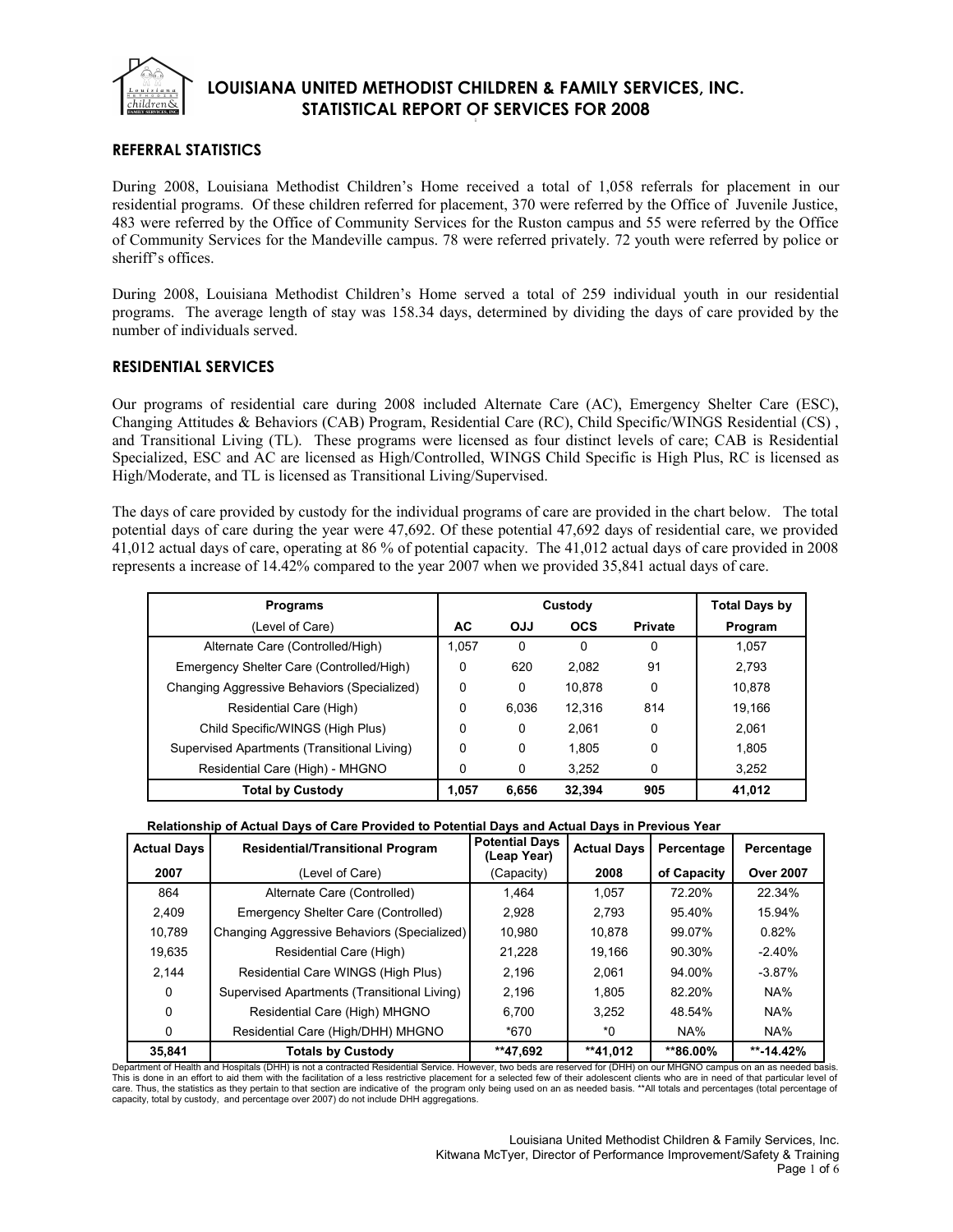

| Days of Residential Care Provided by Contract/Bed Distribution |                             |              |                                    |            |  |  |  |  |  |
|----------------------------------------------------------------|-----------------------------|--------------|------------------------------------|------------|--|--|--|--|--|
|                                                                | Contractual                 | Actual       | <b>Number</b>                      | Percentage |  |  |  |  |  |
| <b>Residential Services Contracts</b>                          | Days of Care<br>(Leap Year) | Days of Care | <b>Over Contract Over Contract</b> |            |  |  |  |  |  |
| OCS - Emergency Shelter Care                                   | 2.196                       | 2.082        | $-114$                             | $-5.20%$   |  |  |  |  |  |
| AC - Emergency Shelter Care                                    | 1.464                       | 1.057        | - 407                              | - 27.80%   |  |  |  |  |  |
| OCS - Changing Aggressive Behaviors                            | 10.980                      | 10.878       | - 102                              | - 93%      |  |  |  |  |  |
| OCS - Child Specific                                           | 2.196                       | 2.061        | - 135                              | $-6.15%$   |  |  |  |  |  |
| OCS - Residential Care                                         | 13.176                      | 12.316       | - 860                              | $-6.53%$   |  |  |  |  |  |
| OJJ - Residential Care                                         | 6.588                       | 6.656        | 68                                 | 1.03%      |  |  |  |  |  |
| PRI - Residential/Emergency Shelter Care                       | 1.464                       | 905          | - 559                              | $-38.20%$  |  |  |  |  |  |
| Supervised Apartments (Transitional Living)                    | 2.196                       | 1,805        | - 391                              | $-17.80%$  |  |  |  |  |  |
| OCS - Residential Care MHGNO                                   | 6.700                       | 3,252        | - 3448                             | $-51.46%$  |  |  |  |  |  |
| Total                                                          | 46.960                      | 41,012       | $-5.948$                           | $-12.66\%$ |  |  |  |  |  |

Statistics related to the custody, race and gender of our residents are provided below:

|               |       | <b>Black</b> |        |       | White |        |       | <b>Hispanic</b> |            |       | <b>TOTAL</b> |        |
|---------------|-------|--------------|--------|-------|-------|--------|-------|-----------------|------------|-------|--------------|--------|
| Custody       | Total | Male         | Female | Total | Male  | Female | Total | Male            | Femal<br>e | Total | Male         | Female |
| AC            | 13    | 9            | 4      | 6     | 3     | 3      | 0     |                 |            | 19    | 12           |        |
| <b>OJJ</b>    | 26    | 5            | 21     | 25    | 12    | 13     | 0     |                 |            | 51    | 17           | 34     |
| <b>OCS</b>    | 81    | 39           | 42     | 93    | 45    | 48     |       | 4               | 3          | 181   | 88           | 93     |
| PRI           | 0     | 0            | 0      | 8     | 5     | 3      | 0     | 0               | 0          | 8     | 5            |        |
| <b>TOTALS</b> | 120   | 53           | 67     | 132   | 65    | 67     |       | 4               | 3          | 259   | 122          | 137    |

# **Individuals By Race, Gender And Custody**

#### **Custody by Race**

| Race          | АC     | <b>OJJ</b> | <b>OCS</b> | <b>PRI</b> |
|---------------|--------|------------|------------|------------|
| <b>Black</b>  | 68.40% | 51.00%     | 44.75%     |            |
| White         | 31.60% | 49.00%     | 51.38%     | 100%       |
| Hispanic      |        | 0          | 3.87%      | 0          |
| <b>TOTALS</b> | 100%   | 100%       | 100%       | 100%       |

#### **Percent Private/State by Race**

| Race          | <b>Private</b> | <b>State</b> |
|---------------|----------------|--------------|
| <b>Black</b>  |                | 47.80%       |
| White         | 100%           | 49.40%       |
| Hispanic      | ŋ              | 2.80%        |
| <b>TOTALS</b> | 100%           | 100%         |

#### **Racial Distribution**

| Race         | %      |
|--------------|--------|
| <b>Black</b> | 46.30% |
| White        | 51.00% |
| Hispanic     | 2.70%  |
| <b>TOTAL</b> | 100%   |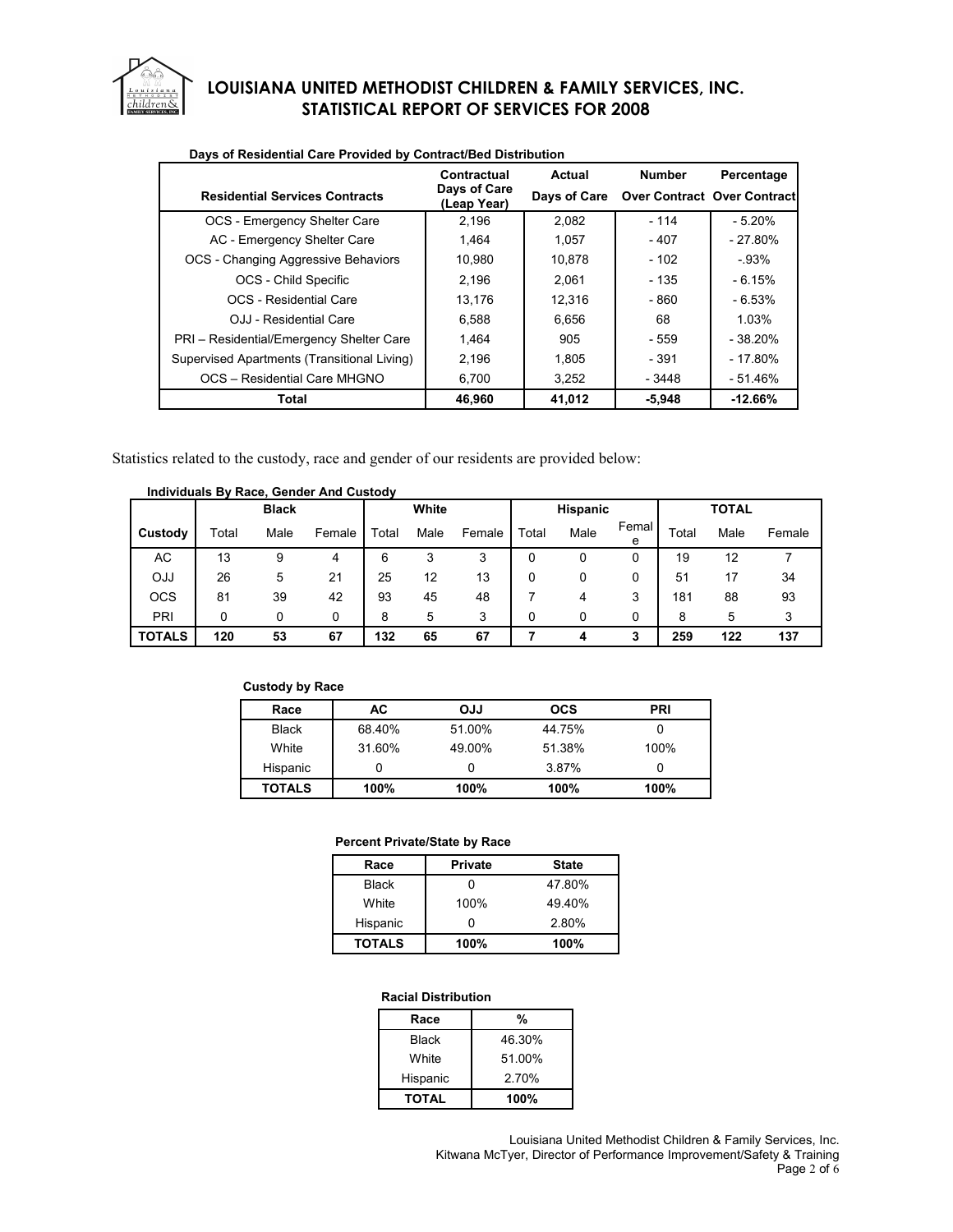

### ADMISSIONS, DISCHARGES, AND LENGTH OF STAY STATISTICS

Statistics related to the admission and discharge of youth from the different levels of care are presented in the chart below. For purposes of utilization review, these statistics also provide information regarding length of stay by custody and level of care for the reported year. It is important to note that the statistics are a representation of the reported year of 2008. Length of stay was determined by dividing the number of days of care provided by the number of clients served only for the year of 2008.

|                     |                       | <b>Continued</b> | <b>Admitted</b> | <b>Discharged</b> | Continued      |                     | Days   | Average    |
|---------------------|-----------------------|------------------|-----------------|-------------------|----------------|---------------------|--------|------------|
| <b>Residential</b>  |                       | from             | <b>In</b>       | In                | to             |                     | Of     | <b>LOS</b> |
| Program             | Custody               | 2007             | 2008            | 2008              | 2009           | <b>Participants</b> | Care   | (days)     |
| <b>CAB</b>          | <b>OCS</b>            | 29               | 7               | 6                 | 30             | 36                  | 10,878 | 302.16     |
| <b>CS</b>           | <b>OCS</b>            | 6                | 4               | 4                 | 6              | 10                  | 2,061  | 206.10     |
| <b>AC</b>           | AC.                   | 3                | 16              | 16                | 3              | 19                  | 1,057  | 55.63      |
| <b>SA/TL</b>        | <b>OCS</b>            | 3                | 8               | 7                 | 4              | 11                  | 1,805  | 164.09     |
| <b>ESC</b>          | <b>OJJ</b>            | $\mathbf{1}$     | 19              | 18                | $\overline{2}$ | 20                  | 620    | 31.00      |
|                     | <b>OCS</b>            | 7                | 32              | 32                | 7              | 39                  | 2,082  | 53.38      |
|                     | PRI                   | 0                | 3               | 3                 | 0              | 3                   | 91     | 30.33      |
|                     | <b>TOTAL</b>          | 8                | 54              | 53                | 9              | 62                  | 2,793  | 40.04      |
| <b>RGC</b>          | <b>OJJ</b>            | 18               | 13              | 14                | 17             | 31                  | 6.036  | 194.70     |
|                     | <b>OCS</b>            | 31               | 30              | 31                | 30             | 61                  | 12,316 | 201.90     |
|                     | <b>OCS</b><br>(MHGNO) | 0                | 24              | 7                 | 17             | 24                  | 3,252  | 135.50     |
|                     | PRI                   | $\overline{2}$   | 3               | 1                 | 4              | 5                   | 814    | 162.80     |
|                     | <b>TOTAL</b>          | 51               | 70              | 53                | 68             | 121                 | 22,418 | 185.27     |
| <b>GRAND TOTALS</b> |                       | 100              | 159             | 139               | 120            | 259                 | 41,012 | 158.34     |

### RESIDENTIAL LEGNTH OF STAY STATISTICS

Statistics related to the total length of stay for all discharged youth during 2008 is represented in the chart below. This statistic is calculated from day of admit to day of discharge.

| Length of Stay (LOS) |  |
|----------------------|--|
|----------------------|--|

| Average LOS for all discharges during the statistical report of service period of 2008:                                                              | 231.60 Days |
|------------------------------------------------------------------------------------------------------------------------------------------------------|-------------|
| Range of LOS for all discharges during the statistical report of service period of 2008:<br>Shortest LOS: 1 Day (AC) / Longest LOS: 2,509 Days (CAB) |             |

#### **Number of Discharges by Length of Stay during 2008**

| Length of Stay                    |    | Custody    | Length of Stay |                |                             |
|-----------------------------------|----|------------|----------------|----------------|-----------------------------|
| (Days)                            | AC | <b>OJJ</b> | <b>OCS</b>     | <b>Private</b> | <b>Totals &amp; Percent</b> |
| $1 - 90$ DAYS (1 $-$ 3 MONTHS)    | 16 | 8          | 29             | $\Omega$       | 53 / 38.13%                 |
| $91 - 180$ DAYS (3 – 6 MONTHS)    | 0  | 10         | 12             | 0              | 22 / 15.83%                 |
| 181 - 365 DAYS (6 - 12 MONTHS)    | 0  | 12         | 26             | 0              | 38 / 27.33%                 |
| $366 - 546$ (12 - 18 MONTHS)      | 0  | 3          | 14             |                | 18 / 12.95%                 |
| $547 - 730$ (18 - 24 MONTHS)      | 0  | 0          | 2              | 0              | 2/1.44%                     |
| $731 - 1,096$ (24 - 36 MONTHS)    | 0  | 0          | 3              | 0              | 3/2.16%                     |
| $(36 + MOMTHS)$<br>1.906 -        | 0  | 0          | 3              | 0              | 3/2.16%                     |
| <b>TOTAL NUMBER OF DISCHARGES</b> | 16 | 33         | 89             |                | 139 / 100%                  |

Louisiana United Methodist Children & Family Services, Inc. Kitwana McTyer, Director of Performance Improvement/Safety & Training Page 3 of 6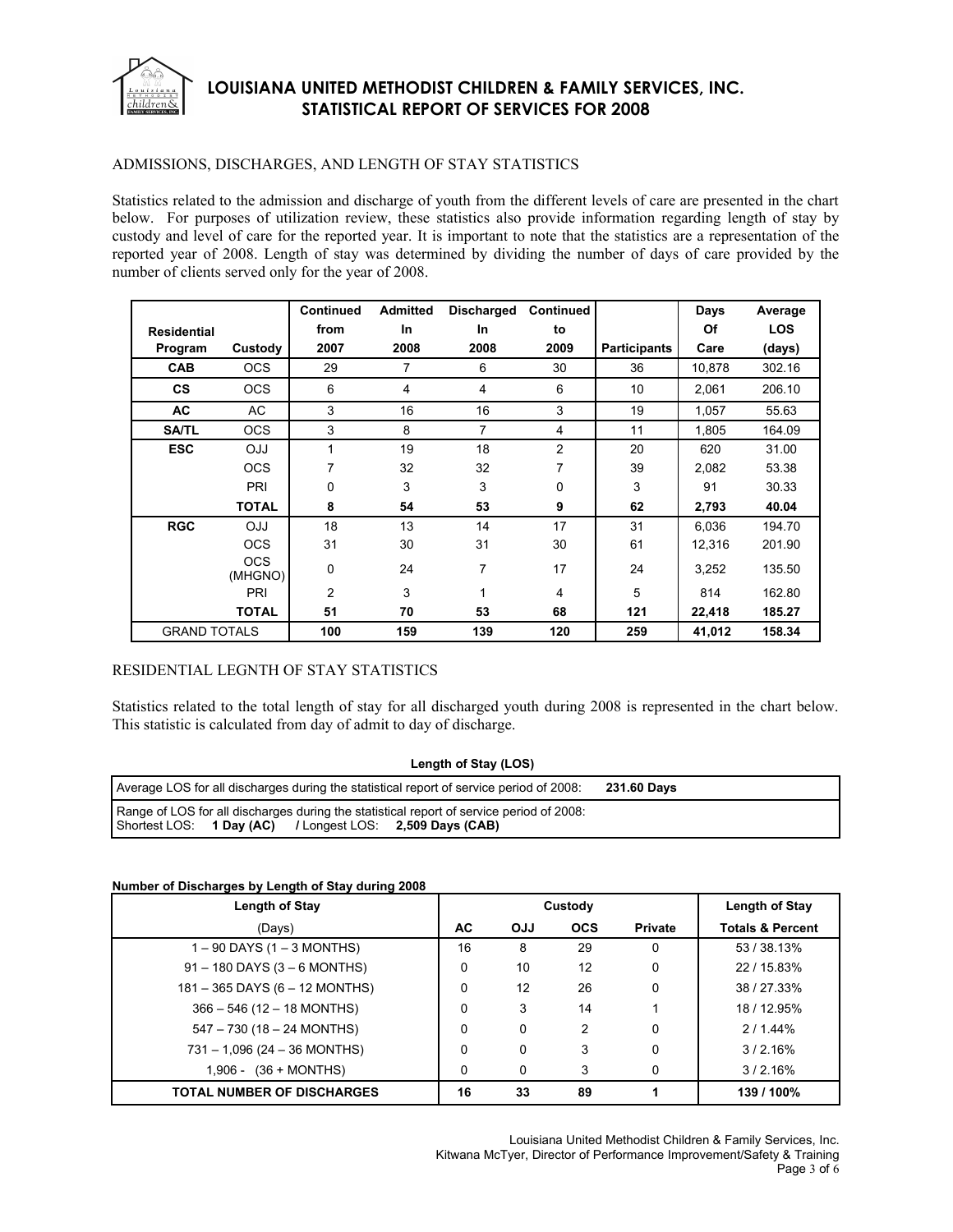

## **INDEPENDENT LIVING**

During 2008, 572 structured classes and seminars were presented to 14-21 year olds. This is an increase of 51.32% from the 378 structured classes and seminars taught in 2007. A total of 487 individual youth received services from the Independent Living Program. This is a decrease of 27.31% from the 670 individual youth who received services from the Independent Living Program in 2007. Children in the care of our agency, in the care of other child care agencies and in foster care have attended classes in subjects such as apartment hunting, check writing, banking, nutrition and many other subjects related to living independently. Our staff provides services to a catchment area which covers all of northeast Louisiana; from Lincoln Parish to the Mississippi River.

Each participant in the Independent Living Program receives a pre-test and post-test for independent living skills assessment. During 2008 the average score on pre-tests was 66% with the average on post-tests being 87% for a pre-test/post-test average percent of change of 24%.

## **FAMILY COUNSELING CENTER**

During 2008, Family Counseling Center served a total of 2,830 individuals. This number includes outpatient counseling, collaborative divorce services, Crime Victim's Assistance program services, residential counseling services, community outreach education and prevention services, and professional evaluation and referral services.

| Statistics of Services and Frograms Onered During 2000 |                 |                    |
|--------------------------------------------------------|-----------------|--------------------|
| <b>Programs</b>                                        | <b>Families</b> | <b>Individuals</b> |
| <b>Outpatient Counseling Services</b>                  | 194             | 320                |
| <b>Outpatient CVA Counseling Services</b>              | 52              | 63                 |
| <b>Outpatient Therapeutic Groups</b>                   | 113             | 201                |
| Collaborative Divorce                                  | 4               | 10                 |
| <b>Residential CVA Counseling Services</b>             | 40              | 40                 |
| <b>Residential Family Counseling Services</b>          | 91              | 302                |
| <b>Residential Groups</b>                              | 39              | 39                 |
| Community Education and Prevention Services            | 0               | 1855               |
| <b>TOTAL SERVED</b>                                    | *533            | **2.830            |

**Statistics of Services and Programs Offered During 2008**

*\* Families that received counseling services*

*\*\* Individuals that received services*

#### **Subcategory Types of Services & Groups Offered by the Family Counseling Center during 2008**

| <b>Services</b>                                    | <b>Groups</b>                                                                                                   |
|----------------------------------------------------|-----------------------------------------------------------------------------------------------------------------|
| Individual Therapy                                 | Anger Management (Court-Ordered)                                                                                |
| Marital Therapy                                    | Conflict Resolution (Lincoln Parish Schools)                                                                    |
| Trauma Counseling                                  | CVA Adult Survivor Group for LMCH Residential Youth                                                             |
| Crime Victim's Program                             | 1-2-3 Magic Parenting (Calvary Baptist Church and Life<br>Choices)                                              |
| Play Therapy                                       | Filial Parenting for Parents of Traumatized Children (Family<br>Counseling Center and Trinity Methodist Church) |
| <b>Group Counseling</b>                            | CHADD Parent to Parent for Parents of Children with ADHD                                                        |
| Custody Evaluations                                | Grandparents Raising Grandchildren                                                                              |
| Collaborative Divorce                              | Trans-parenting for Divorced Parents                                                                            |
| Community and Professional Trainings               | Couple's Enrichment                                                                                             |
| Collaboration with Community Agencies and Churches |                                                                                                                 |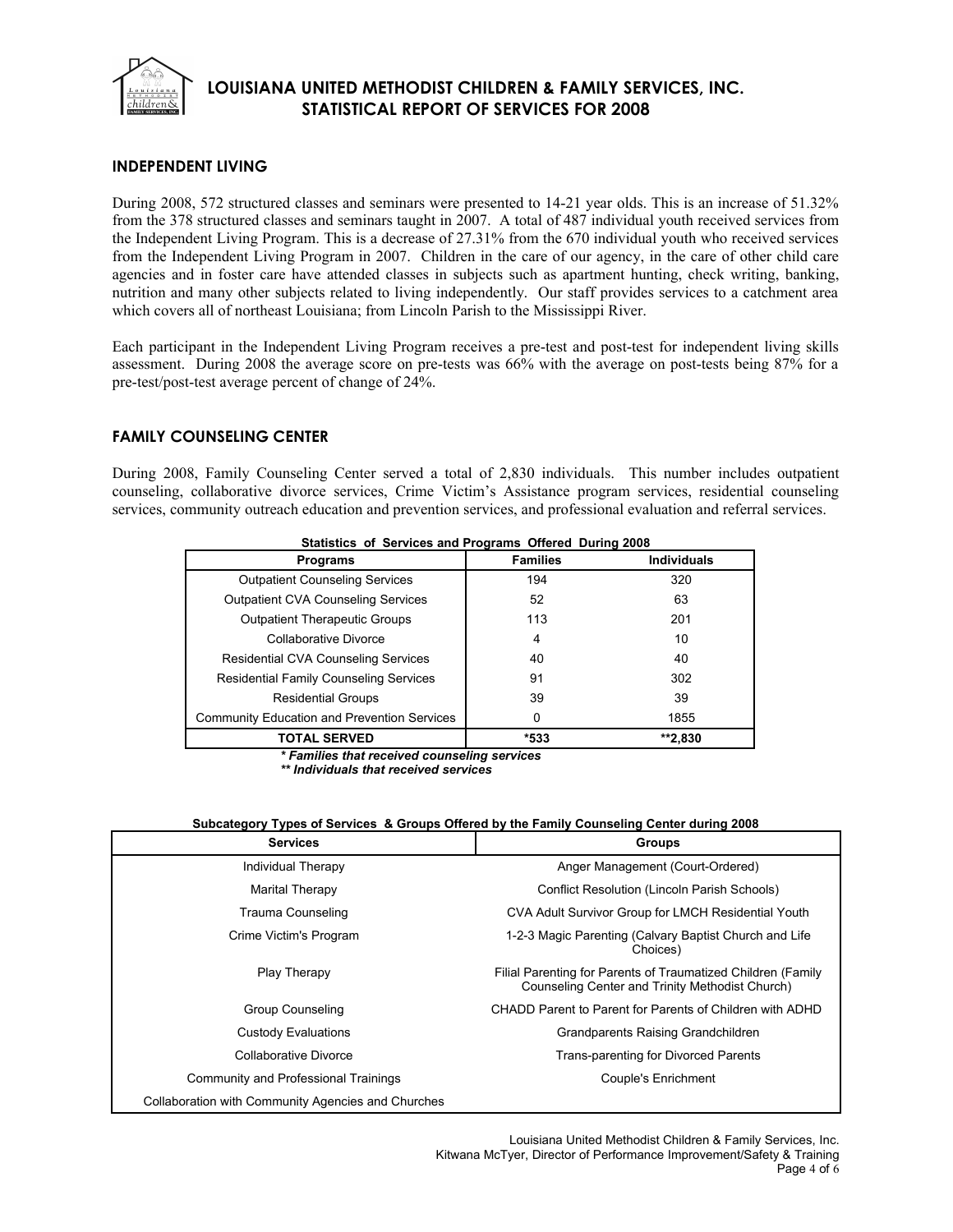

Outpatient clients represented Lincoln Parish, the 8 surrounding parishes and southern Arkansas. A total of 2,032 counseling sessions were conducted with outpatient families. Residential services included counseling with residents of our Ruston campus and their families from across our state. Groups were provided to residents on a variety of needed topics such as Grief group and House groups. Crime Victim's Assistance Program provided counseling and advocacy services for both outpatient clients and residential clients identified as victims of crime. In addition, other groups were provided to residential youth upon request.

Family Counseling Center staff facilitated training for professionals and provided informative and preventative programs to the community at large. Services provided to courts include custody evaluations, collaborative divorce services, anger management groups and co-parenting groups.

## **HOWARD SCHOOL**

During 2008, Howard Educational Center provided educational services to a total of 204 different youth. 203 of these youth were residents of Louisiana Methodist Children's Home. Howard Educational Center served 160 different youth in regular Residential classes, an increase of 3.9% over the previous year. 32 youth moved through the regular classroom and on to either public school or Vo-Tech. 44 youth participated in short-term educational services. 18 youth participated in the Howard School GED program and 5 of these graduated after earning their GED yielding an average of 28%. 40 youth participated in the Howard Educational Career Educational program and 5of these students obtained their skill certificates yielding and average of 12.5%.

### **FAMILY PLUS PROGRAM**

During the calendar year of 2008, the programs of the Family Plus provided assistance to a total of 1,218 individuals and 567 families. Services offered included such things as: out-patient counseling, in-home counseling, assessments, referrals, aftercare, seminars and workshops.

The Multi Systemic Therapy (MST) in-home program in Monroe and Shreveport served a total of 64 families, representing 256 individuals. This marks the second year this service was provided; private families are one-third of the caseload and Office of Community Services (OCS) of the State of Louisiana is contracted to provide the remaining two-thirds of these cases. During 2008, 90% of the MST cases completed treatment, 85% of all cases show evidence of Improved Family Relations, and in 88% of all cases the youth demonstrated Success in Educational/Vocational Setting.

During 2008 Family Plus continued to pursue grant funding in order to enhance and expand services. The following grants were received in 2008: Wilson Foundation (\$20,000) and United Way of Northeast Louisiana (\$4,500). Family Plus will continue to seek grant funding in order to expand services.

During 2008, Family Plus offered Active Parenting classes and the Strengthening Families Program in all locations. Family Plus continues to seek innovative programming, which can help families thrive.

As 2008 drew to a close, Family Plus participated in Medicaid funding for our MST program. This will broaden the referral base and hopefully, lead to the expansion of the program. Family Plus also pursued expansion of the outpatient counseling services by beginning one or more new offices during 2009.

The demand for services remains great, and Family Plus continues to strive to meet the needs of families in Louisiana.